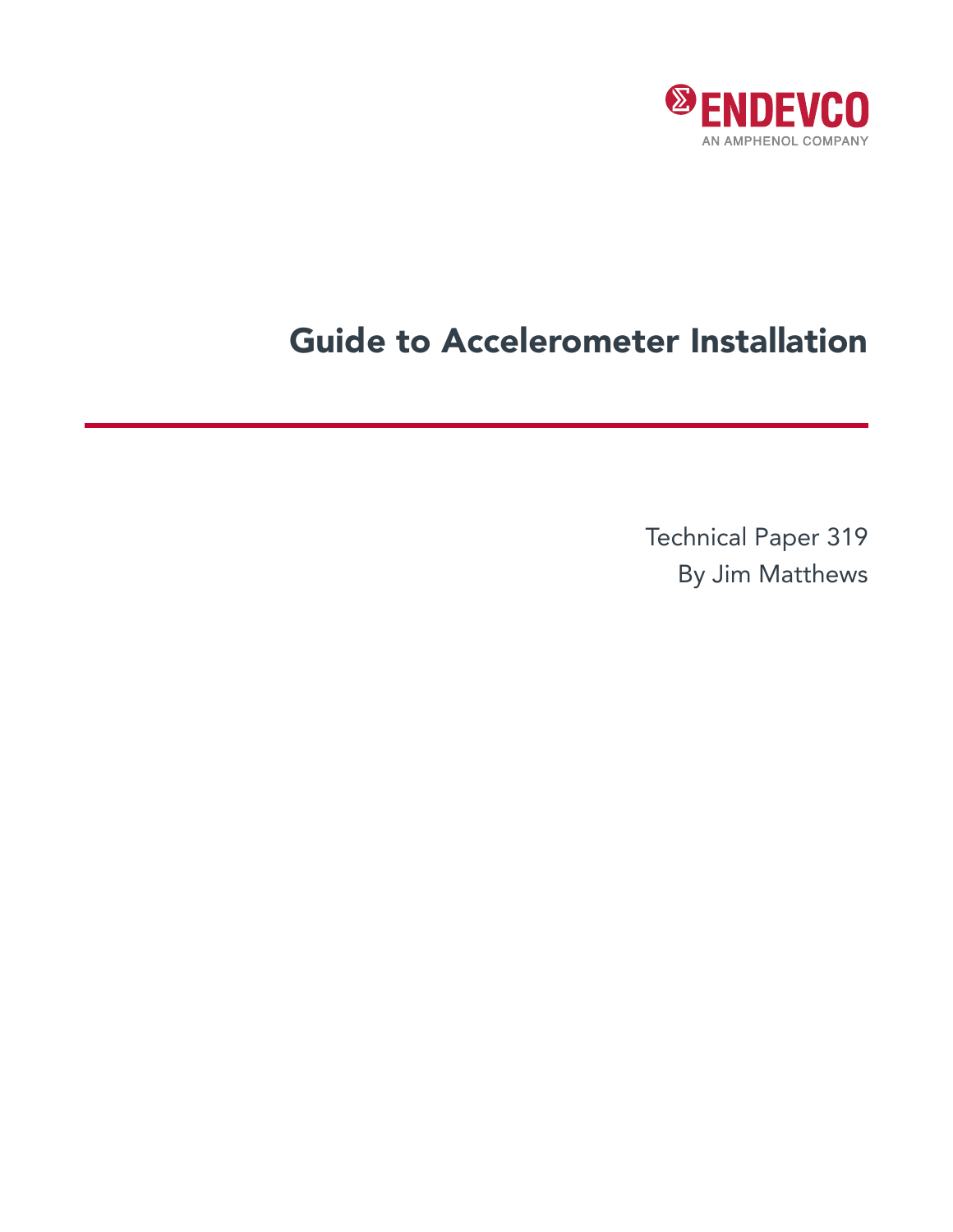## Transducer mounting

Mounting of the transducer is as important as the selection of the transducer in many applications. If the motion of the test structure is not accurately transmitted to the transducer, it cannot be accurately measured. Any mounting method different from that used for calibration should be characterized for its dynamic characteristics over the intended frequency and amplitude range. The recommended mounting method for shock and vibration measurements is that used for calibration.

## Surface preparation

Transducer mounting technique and surface preparation can affect the amplitude frequency response of the measurement, particularly at high frequencies.

Care should be taken to ensure a flush mating with a smooth, flat surface. Nicks, scratches, or other deformations of the mounting surface or the transducer will affect frequency response. Good machine shop practices are usually adequate:

| <b>Surface flatness</b>   | $0.0003"$ TIR               |
|---------------------------|-----------------------------|
| Surface roughness         | 32 micro inch               |
| Perpendicularity of hole: | 1 degree $\pm$ .5 $\degree$ |
| Tap class                 | 2                           |

A thin application of a light lubricant will improve transmissibility, filling voids with nearly incompressible fluid and thereby increasing compressive stiffness of the joint. This is particularly important for measurements above 2 kHz, at which any changes in resonance have significant effect on measurements.

## Mounting using threaded studs

The best way to mount a transducer is using the recommended mounting stud. Stud mounting provides higher transmissibility than any other method. The transducer should be mounted with the specified stud or screw, so that the entire base of the transducer is in intimate contact with the surface of the test article. For a mounting stud, it must be of the correct length and incorporate a flange to prevent "bottoming" of the stud in the accelerometer, which may cause strain induced errors. A torque wrench should be used to mount all accelerometers to ensure repeatability in the installation of the transducers and to prevent thread damage. The mounting torque recommended by the manufacturer should be followed. Endevco offers standard anodized aluminum cementing studs for adhesively mounting a stud mount accelerometer at a minimal cost. For higher

## **The best way to mount a transducer is using the recommended mounting stud.**

temperature requirements, models 2985 and 2986 stainless steel studs may be required. Contact Endevco application engineers to review the multitude of mounting studs available.

#### Mounting using adhesives

Most miniature accelerometers can only be mounted using an adhesive, which becomes part of the structure being measured. The stiffness of the cured adhesive is critical to the measurement performance of the total system. No adhesive is as stiff as a normal mounting stud. The more adhesive joints there are between the test structure and the accelerometer, the greater will be the degradation of transmissibility.

# **The stiffness of the cured adhesive is critical to the measurement performance of the total system.**

Since the manufacturer calibrates its transducer using a specific mounting adhesive, following the manufacturer's recommendation is critical in obtaining the intended performance. Different adhesives should be evaluated over the intended frequency and amplitude range. Figure 1 shows the affects different adhesives have on the frequency response of a 10-gram accelerometer performed at 10 g's. At room temperature, cyanoacrylate has the best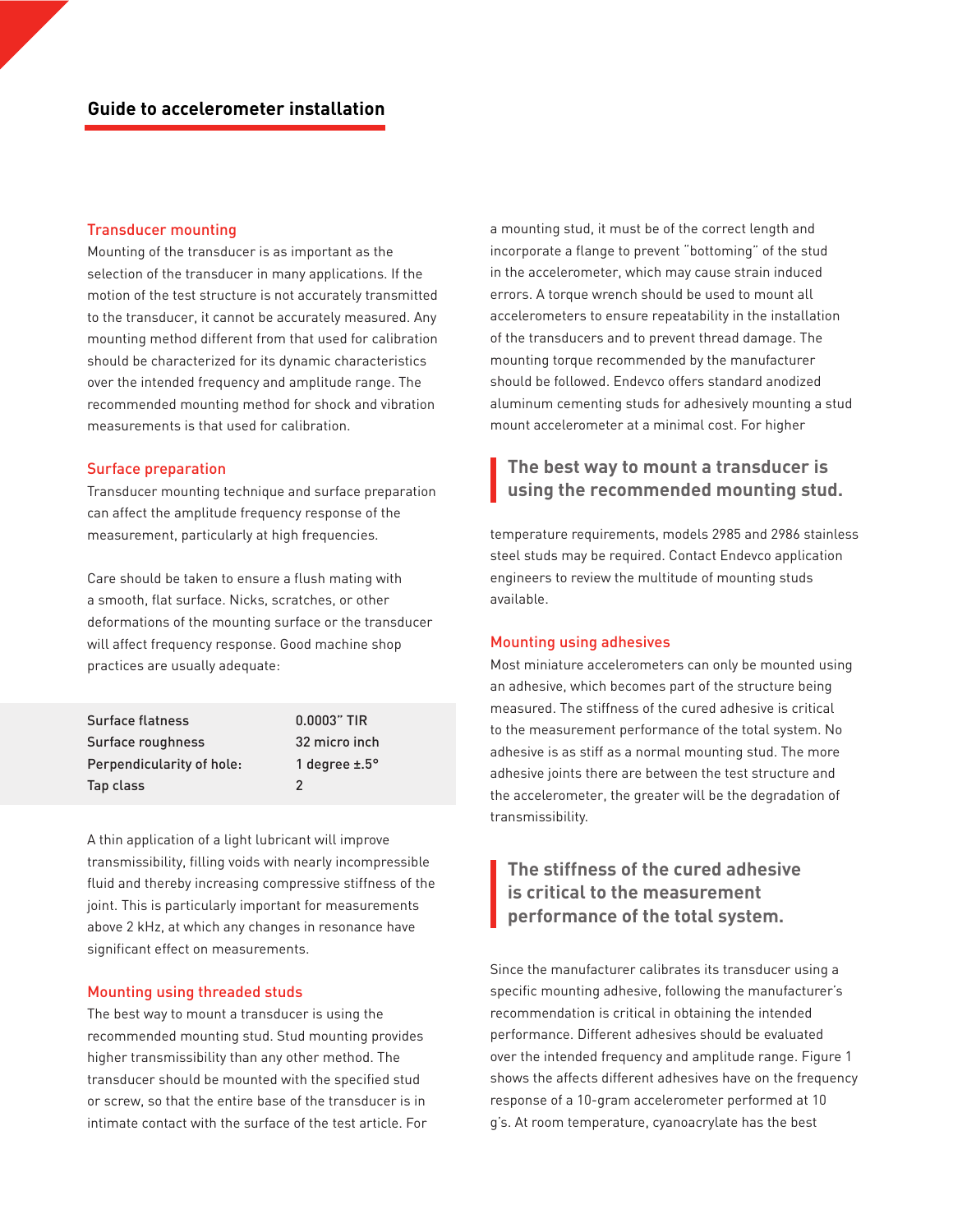coupling characteristics over a wide frequency range. Hot glue (glue gun) seems to be least effective, but it can be easily applied and removed. Dismounting an adhesively mounted transducer must be carried out with great care. It should not be removed with impacts, but instead with solvents, allowing softening of the bond, supplemented by light shearing torque. All traces of adhesives should be removed using recommended solvents only. Most damages to miniature accelerometers are caused by improper removal techniques. Endevco provides mounting and removal instructions with each accelerometer designed for adhesive mounting. These recommendations for mounting and removal will ensure continued error free operation of the accelerometer.

## **Most damages to miniature accelerometers are caused by improper removal techniques.**



Figure 1 Frequency response curves with various adhesives

For applications at temperature extremes, there are commercially available adhesives that are specifically formulated to handle the hot or cold environments. For cryogenic applications, a room temperature cure, two component polymer epoxy resin system has been proven to be effective down to –200˚C. It is important for a low temperature adhesive to be able to withstand cryogenic thermal shock without showing signs of cracking. For applications at very high temperature (up to 700˚C), ceramic based adhesives are typically used due to their

heat resistant properties. Ceramic adhesives also require a high curing temperature, which prevents its use in most transducer mounting applications. At lower temperatures (from a maximum of 200˚C to 300˚C), a few commercial suppliers offer proprietary modified epoxy resins that are room temperature cured, and can operate up to 260˚C.

**It is important for a low temperature adhesive to be able to withstand cryogenic thermal shock**

## Mounting using magnetic adapters

Magnetic mounting adapters are popular in industrial vibration monitoring applications where quick point to point measurements are to be made periodically. Most magnetic adapters are massive, and they are only useful for low frequency measurements below a few hundred Hertz. Figure 3 shows a typical response of an accelerometer mounted on a magnetic mounting adapter running at 10 g's. Note that the accelerometer in this example is relatively lightweight (<10 grams). With heavier units, such as those designed for industrial applications, the frequency response degradation would be more pronounced. Endevco's magnetic mounting adaptor, model 2988M7, is recommended for general purpose 10-32 tap accelerometers.



Figure 3 Sample frequency response curve, stud vs magnetic mount

Special attention is required when using a magnetic mounting adapter. During installation, the magnetic force